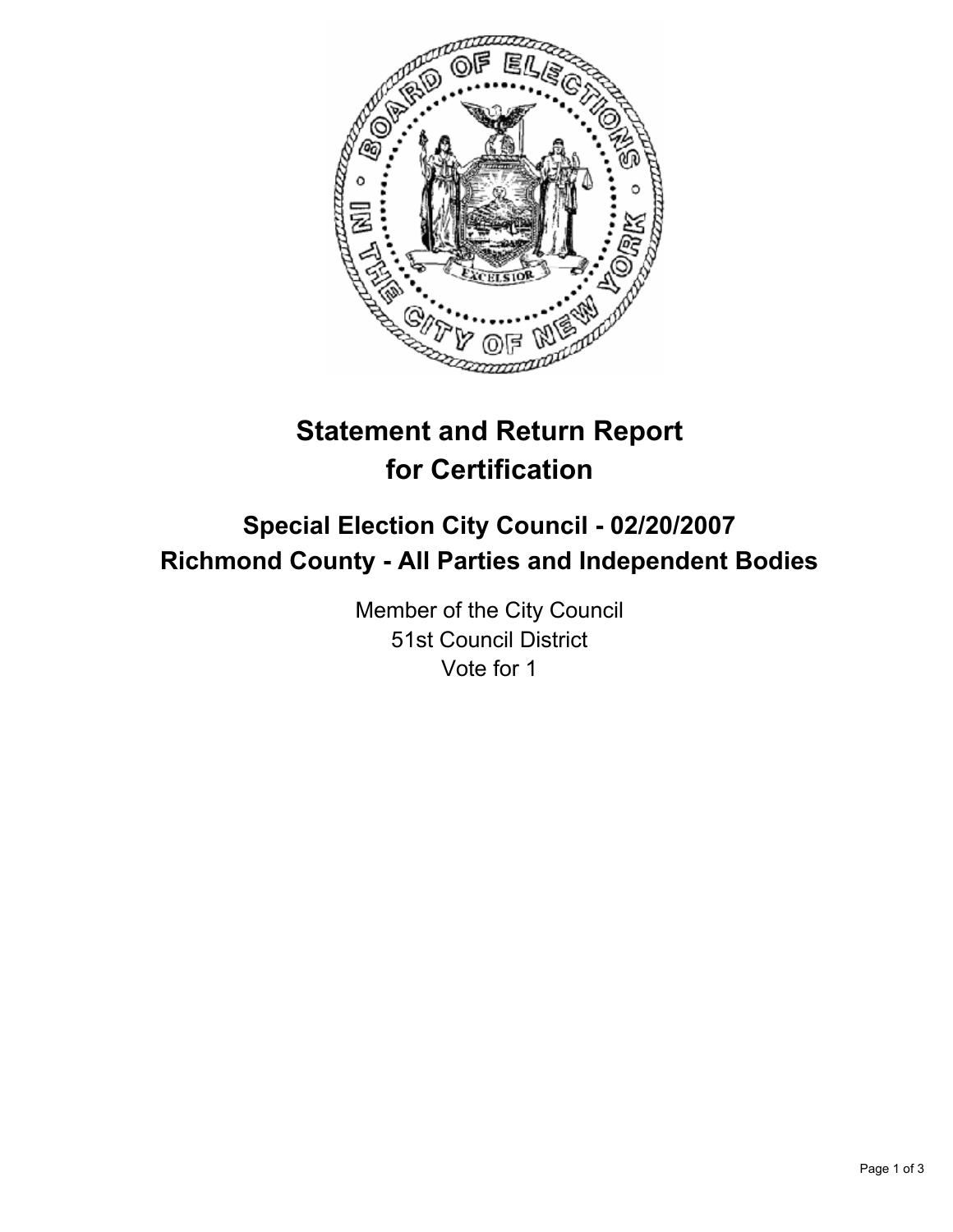

## **Assembly District 60**

| PUBLIC COUNTER                          | 719 |
|-----------------------------------------|-----|
| <b>EMERGENCY</b>                        | 0   |
| ABSENTEE/MILITARY                       | 47  |
| AFFIDAVIT                               |     |
| <b>Total Ballots</b>                    | 767 |
| VINCENT M IGNIZIO (MOST EXPERIENCED)    | 568 |
| MANNY INNAMORATO (A BETTER SOUTH SHORE) | 199 |
| <b>Total Votes</b>                      | 767 |

## **Assembly District 62**

| <b>PUBLIC COUNTER</b>                   | 3,956 |
|-----------------------------------------|-------|
| <b>EMERGENCY</b>                        |       |
| ABSENTEE/MILITARY                       | 266   |
| AFFIDAVIT                               | 9     |
| <b>Total Ballots</b>                    | 4,231 |
| VINCENT M IGNIZIO (MOST EXPERIENCED)    | 3,228 |
| MANNY INNAMORATO (A BETTER SOUTH SHORE) | 992   |
| <b>Total Votes</b>                      | 4,220 |
| Unrecorded                              | 11    |

#### **Assembly District 63**

| PUBLIC COUNTER                          | 646 |
|-----------------------------------------|-----|
| <b>EMERGENCY</b>                        | 0   |
| ABSENTEE/MILITARY                       | 64  |
| <b>AFFIDAVIT</b>                        |     |
| <b>Total Ballots</b>                    | 711 |
| VINCENT M IGNIZIO (MOST EXPERIENCED)    | 420 |
| MANNY INNAMORATO (A BETTER SOUTH SHORE) | 288 |
| <b>Total Votes</b>                      | 708 |
| Unrecorded                              | 3   |